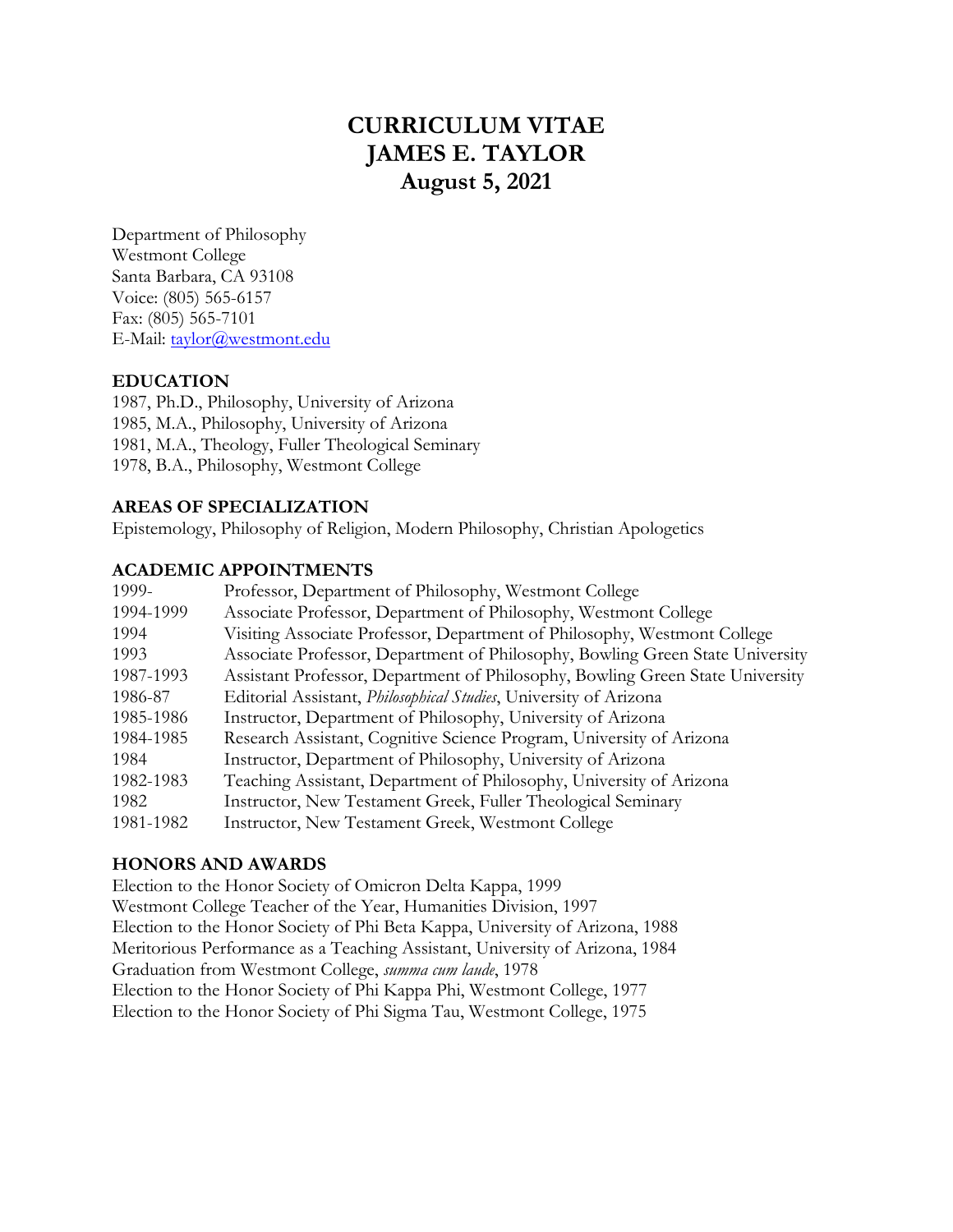## **PUBLICATIONS**

#### Books*:*

*Soul Pilgrimage: Knowing God in Everyday Life* (Forthcoming from Wipf and Stock)

- Learning for Wisdom: Christian Education & the Good Life (Abilene, TX: Abilene Christian University Press, 2017).
- *Introducing Apologetics: Cultivating Christian Commitment* (Grand Rapids, MI: Baker Academic, 2006).

#### Articles*:*

- "Mystical Experiences," in *Handbook of Philosophy and Religion: Probing the Mysteries of Faith, Truth, and Meaning in a Postmodern Context*, ed. Mark A. Lamport (Forthcoming from Rowman & Littlefield).
- "Revelation and the New Atheism," in *The Oxford Handbook of Divine Revlation*, ed. Balázs M. Mezei, Francesca Aran Murphy, and Kenneth Oakes (Oxford: Oxford University Press, 2021).
- "Introduction to Conceptual Foundations," in *Models of God and Other Ultimate Realities*, ed. Asa Kasher and Jeanine Diller (Dordrecht: Springer, 2013) 13-17.
- "The New Atheism and Models of God: The Case of Richard Dawkins," in *Models of God and Other Ultimate Realities*, ed. Asa Kasher and Jeanine Diller (Dordrecht: Springer, 2013) 735-744.
- "Introduction" and "Physicalism, Dualism, and Resurrection," *In Pursuit of Truth*: *A Journal of Christian Scholarship.* Special issue, October 13th, 2011. http://www.cslewis.org/journal/.
- "Hume's Problem of Induction," in *Just the Arguments: 100 of the Most Important Arguments in Western Philosophy*, ed. Michael Bruce and Steven Barbone, (Oxford: Wiley-Blackwell, 2011) 174-176.
- "The Lewis-Anscombe Debate: A Philosophical Reformulation," *Sehnsucht: The C.S. Lewis Journal*, 4 (2010) 67-87.
- "The New Atheists" *Internet Encyclopedia of Philosophy*. Posted January, 2010.
- "Response to Ted Peters' 'Models of God.'" *Philosophia*, 35 (2007) 289-292.
- "Hume on Miracles: Interpretation and Criticism." *Philosophy Compass*, 2 (2007) 611-624.
- "The Value of Epistemology: A Defense," *Philosophical Papers*, 28 (1999) 169-185.
- "Plantinga on Epistemic Warrant," *Philosophy and Phenomenological Research*, 55 (1995) 421-426.
- "Scepticism and the Nature of Knowledge," *Philosophia*, 22 (1993) 3-27.
- "Conceptual Analysis and the Essence of Knowledge," *American Philosophical Quarterly*, 30 (1993) 15- 26.
- "Plantinga's Proper Functioning Analysis of Epistemic Warrant," *Philosophical Studies*, 64 (1991) 185- 202.
- "Epistemic Justification and Psychological Realism," *Synthese*, 85 (1990) 199-230.
- "Kelly on the Logic of Eternal Knowledge," *The Modern Schoolman*, 67 (1990) 141-147.
- "Design Accounts of Epistemic Justification," *Proceedings of the Ohio Philosophical Association*, (1989) 45- 57.
- "Cohen on Cognitive Competence: Can Human Rationality be Philosophically Demonstrated?" *The Behavioral and Brain Sciences* 10 (1987) 311-312.

#### Critical Studies*:*

Critical Study of Richard Foley, *Working Without a Net: A Study of Egocentric Epistemology*, *Noûs*, 32 (1998) 265-275.

#### Book Reviews*:*

*Educating for Wisdom in the 21st Century*, Darin Davis, ed., *Christian Higher Education*, DOI: 10.1080/15363759.2019.1640045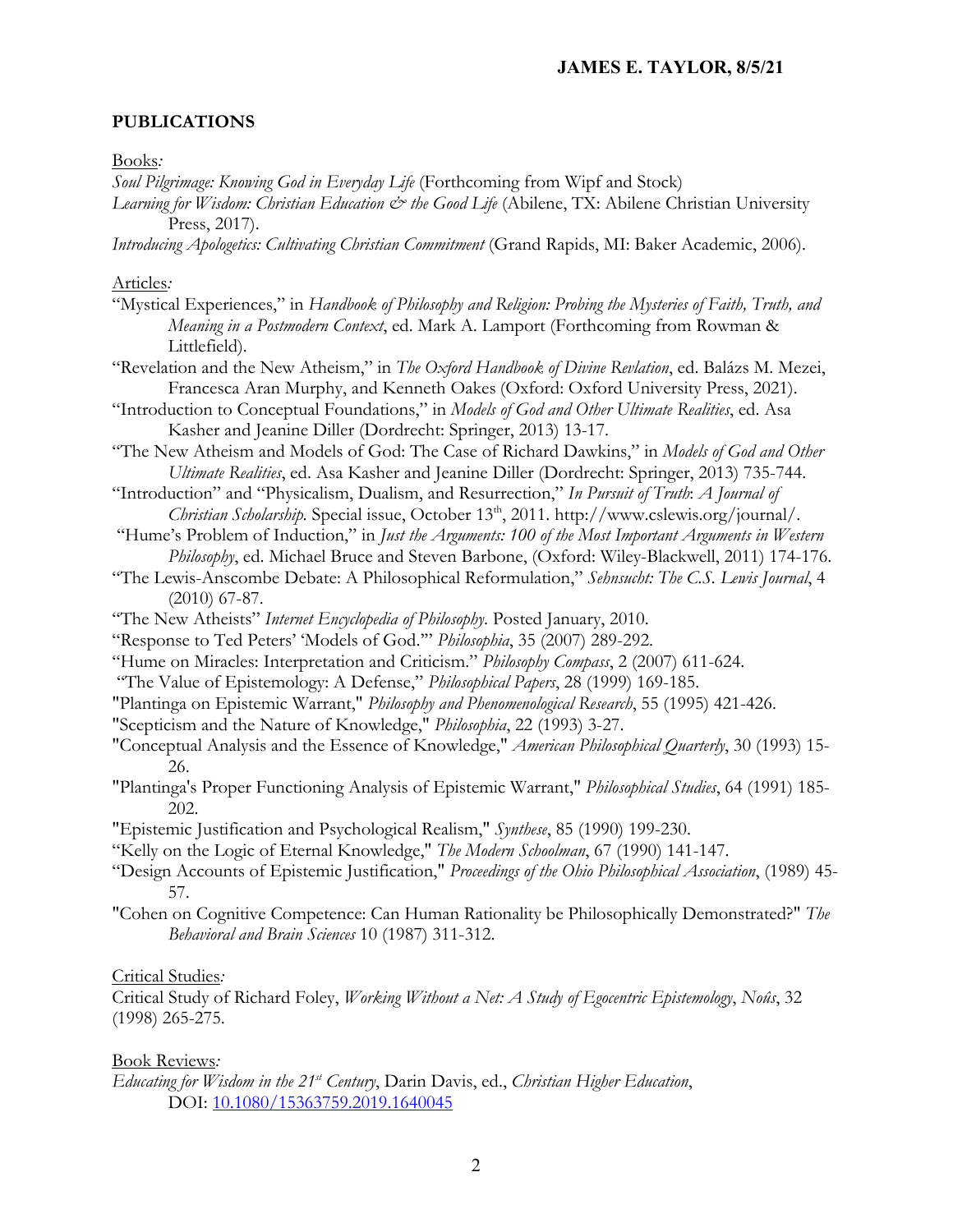#### **JAMES E. TAYLOR, 8/5/21**

*The Clarity of God's Existence*, by Owen Anderson, *The Heythrop Journal*, vol. 51, no. 3 (May 2010), pp. 513-514.

*Rationalism, Platonism and God*, Michael Ayers, ed. *The Philosophical Quarterly*, 60 (2010) 189-192.

*New Dictionary of Christian Apologetics*, by W.C. Campbell-Jack, Gavin J. McGrath, and C. Stephen Evans, eds., *Missiology*, 35 (2007) 468-469.

*Evidence and Faith: Philosophy and Religion since the Seventeenth Century*, by Charles Taliaferro, *Faith and Philosophy*, 25 (2008) 216-221.

*Truth with Love: Francis Schaeffer's Apologetics*, by Brian A. Follis, *Christianity Today*, May 2007, 66-67.

- *The Concept of Faith: A Philosophical Investigation*, by William Lad Sessions, *Philosophical Books*, 37 (1996) 68-70.
- *Does God's Existence Need Proof?*, by Richard Messer, *International Journal for Philosophy of Religion,* 37 (1995) 183-185.
- *Christian Belief in a Postmodern World: The Full Wealth of Conviction*, by Diogenes Allen, *Zygon*, 30 (1995) 643-646.
- *The Logic of Rational Theism: Exploratory Essays*, William Craig and Mark McCleod, eds., *International Journal for Philosophy of Religion*, 35 (1994) 116-117.
- *Belief, Justification and Knowledge*, by Robert Audi, *Philosophy and Phenomenological Research*, 53 (1993) 480- 484.

*Return to Reason*, by Kelly James Clark, *International Journal for Philosophy of Religion*, 33 (1993) 63-64.

*Epistemic Justification and Divine Nature and Human Language*, by William P. Alston, *The Philosophical Quarterly*, 41 (1991) 249-251.

#### **PRESENTATIONS**

#### Papers*:*

- "Knowledge, Facts & Opinions, and Morality," Moral Knowledge Symposium: Knowing What's True, Doing What's Good, January 2020.
- "Can Faith be Knowledge?," The Society of Christian Philosophers, Eastern Regional Meeting, September 2015.
- "Faith and Knowledge," Evangelical Philosophical Society Conference, April 2015
- "Faith and Knowledge," The Society of Christian Philosophers, Pacific Regional Meeting, March 2015.
- "Apologetics, Argumentation, and Imagination: A Strategy for the Whole Person," Imagining the Good Life: Apologetics and Human Flourishing, California Baptist University, April 2013
- "Can Theology Still be Queen?: Newman's University in Today's World," The Annual Conference of the Association of Core Texts and Courses, March 2012
- "The New Atheism and Models of God: The Case of Richard Dawkins," The Society of Christian Philosophers, Midwest Regional Meeting, May 2010
- "Physicalism, Dualism, Death, and Resurrection," The Society of Christian Philosophers, Pacific Regional Meeting, October 2008
- "Miracles and Historical Investigation," The Society of Christian Philosophers, Pacific Regional Meeting, February 2006
- "Where is God When Terror Strikes?" San Diego Philosophical Society, Colloquium, May 2005

"Jesus' Miracles and Christian Belief," Westmont College Phi Kappa Phi Lecture, Fall 2004

- "Conceptual Analysis without Paradox," Northwest Philosophy Conference, fall 2002 and The American Philosophical Association, Pacific Division, spring 2003
- "Why Multiculturalists Should be Modernists," Westmont College Phi Kappa Phi Lecture, Spring 1995
- "Christianity and Materialism," Westmont College, 1994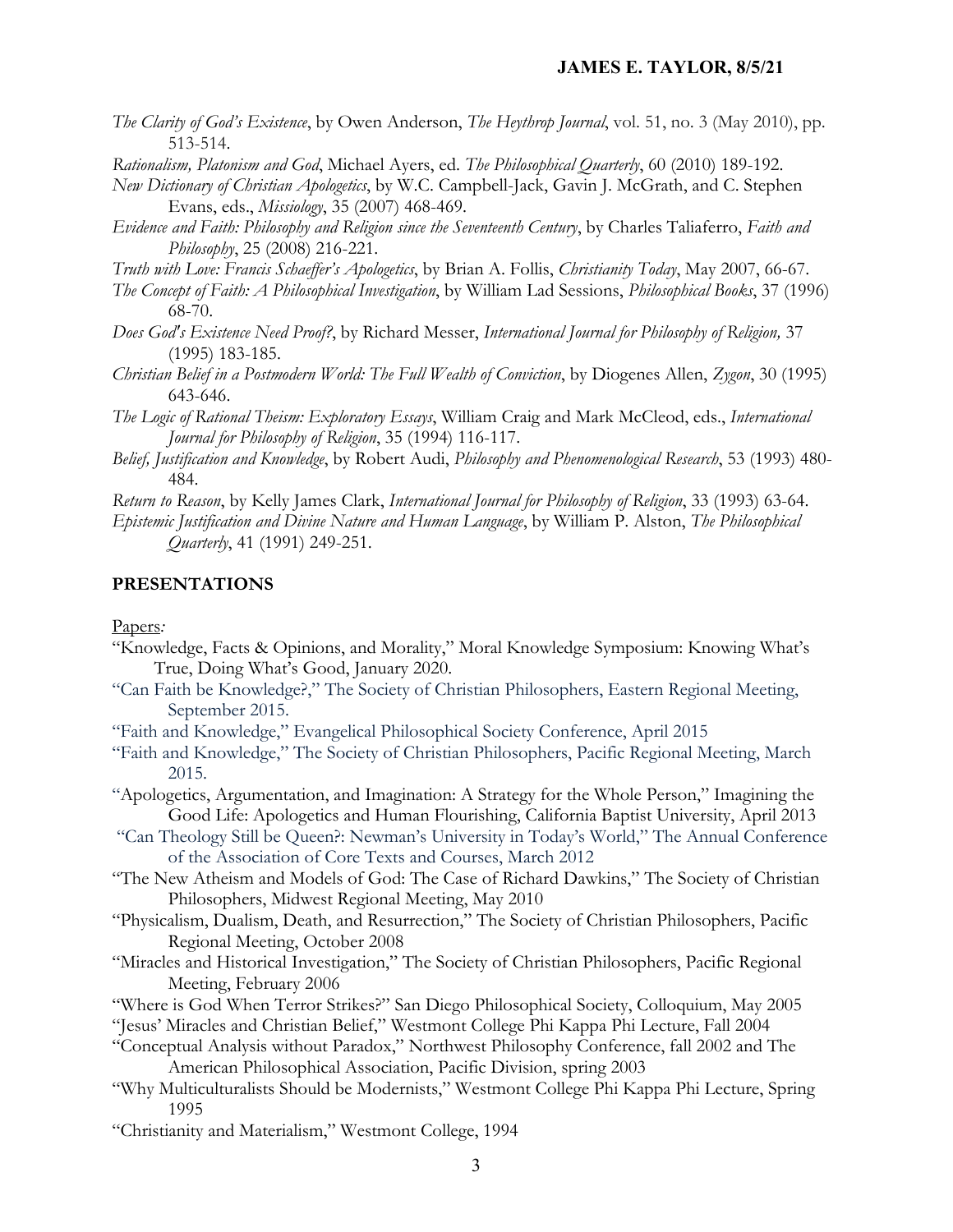### **JAMES E. TAYLOR, 8/5/21**

- "Conceptual Analysis and the Essence of Knowledge," American Philosophical Association, Eastern Division, 1992
- "Why Essentialists Should be Theistic Conventionalists," The Society of Christian Philosophers, Midwestern Meeting, 1992
- "Morris's 'Two-Minds' View of the Incarnation," The Society of Christian Philosophers, Midwestern Meeting, 1990
- "Plantinga's Proper Functioning Analysis of Epistemic Warrant," American Philosophical Association, Pacific Division, 1990 and The Society of Christian Philosophers, Eastern Meeting, 1990
- "Justification, Knowledge and Cognitive Design," Wheaton College Summer Seminar, 1989
- "Design Accounts of Epistemic Justification," Ohio Philosophical Association, 1989
- "Epistemic Justification and Psychological Realism," The Society for Philosophy and Psychology 1988 and The American Philosophical Association, Pacific Division, 1988

Comments on papers*:*

- Comment on Samuel Murray, "Leibniz's Moral Problem of Free Will," Society of Christian Philosophers,  $40<sup>th</sup>$  Anniversary Meeting, Fall 2018
- Comment on Matthew Frise, "On Losing Belief in Faith," American Philosophical Association, Pacific Division, Spring 2017
- Comment on Kenneth Boyce & Andrew Moon, "In Defense of Proper Functionalism: Cognitive Science Takes on Swampman," American Philosophical Association, Pacific Division, Spring 2016
- Comment on Meghan Page, "The Posture of Faith: Leaning In to Belief," The Faith Project Conference, November 2014.
- Comment on Michael Almedia, "A Paradox-Free Anselmianism," American Philosophical Association, Pacific Divison, Spring 2011.
- Comment on Andre Buckareff, "The Ontology of Action and Divine Agency," American Philosophical Association, Pacific Division, Spring 2008.
- Comment on Ted Peters, "Models of God," Models of God mini-conference, American Philosophical Association, Pacific Division, Spring 2007.
- Comment on David Vander Laan, "Divine Conservation and Persistence through Time," Westmont Phi Kappa Phi Lecture, Fall 2002
- Comment on Niva Tro, "Theistic Naturalism: The Case Against Creation Science and Theistic Science," Westmont Phi Kappa Phi Lecture, Spring 1998
- Comment on Warren Rogers, "Sub-Atomic Physics: Getting to the Heart of the Matter," Westmont Phi Kappa Phi Lecture, Spring 1997
- Comment on Linda Zagzebski, "Recovering Understanding: From Epistemology to Cognitive Virtue Ethics," Wheaton Philosophy Conference, 1995
- Comment on Steve Schultz, "From Jerusalem to Athens: Education for Political Citizenship and the Christian Liberal Arts," Westmont Phi Kappa Phi Lecture, Spring 1994
- Comment on Charles Kelly, "The Logic of Eternal Knowledge," American Philosophical Association, Central Division, 1989
- Comment on Wade Savage, "Foundationalism Naturalized," The Society for Philosophy and Psychology, 1989
- Comment on Stephen Cade Hetherington, "Epistemic Supposition," American Philosophical Association, Pacific Division, 1989
- Comment on Charles Keilkopf, "Kitcher on A Priori Knowledge," Ohio Philosophical Association, 1988